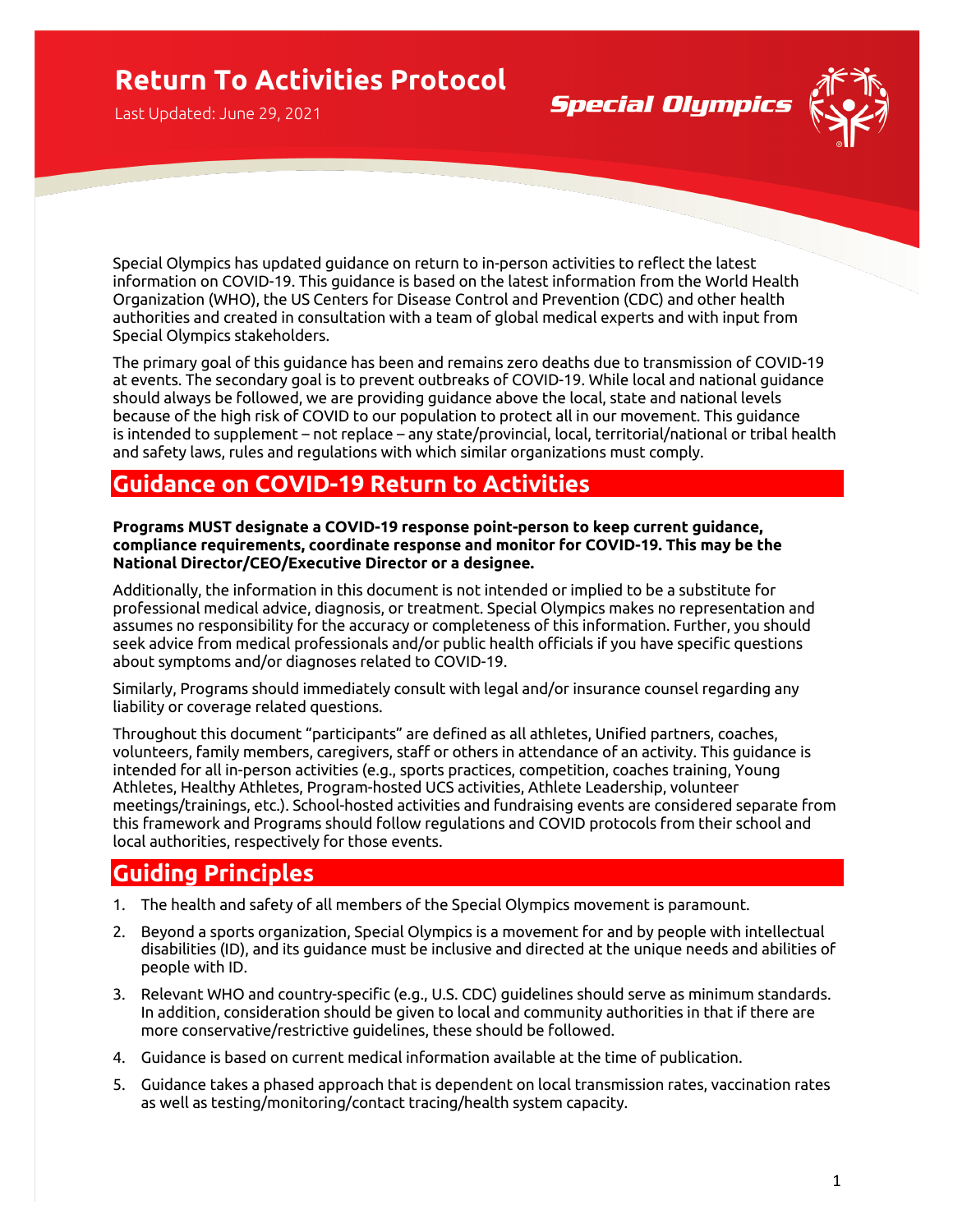# **Special Olympics Return to Activities Protocol**

#### **Revised June 2021**

*If in-person activities are permitted in your local area, follow below guidance (color chart) to determine protocols needed, in addition to local regulations.*





#### **\*KEY DEFINITIONS:**

- **Fully Vaccinated:** Two (2) weeks after completing all doses of a COVID-19 vaccine.
- Participants: Athletes, Unified partners, Coaches, Officials, Volunteers, HODs, SO Staff, and families/caregivers if they will not exclusively be in spectator only spaces.
- **Community:** Generally, the community is the county/district. If data is not available for the county/district, then use the smallest community (e.g., state) for which the data is available.
- **PCR/NAAT:** PCR or NAAT, is a type of viral diagnostic test for COVID-19.
- **Rolling 7-day average/100,000:** a 7-day moving average, takes the case rates per 100,000 people for the last 7 days, adds them up, and divides it by 7.

#### **\*\*Resources for Identifying 7-Day Rolling Average Case Rate:**

- Country Level Data Globally (this is per Million to divide by 10): https://tinyurl.com/944jd6xe
- State Level Data in the US: https://www.washingtonpost.com/graphics/2020/national/coronavirus-us-cases-deaths/
- County/District Level Data should also be available from your Local Health Authorities and/or Local Resources.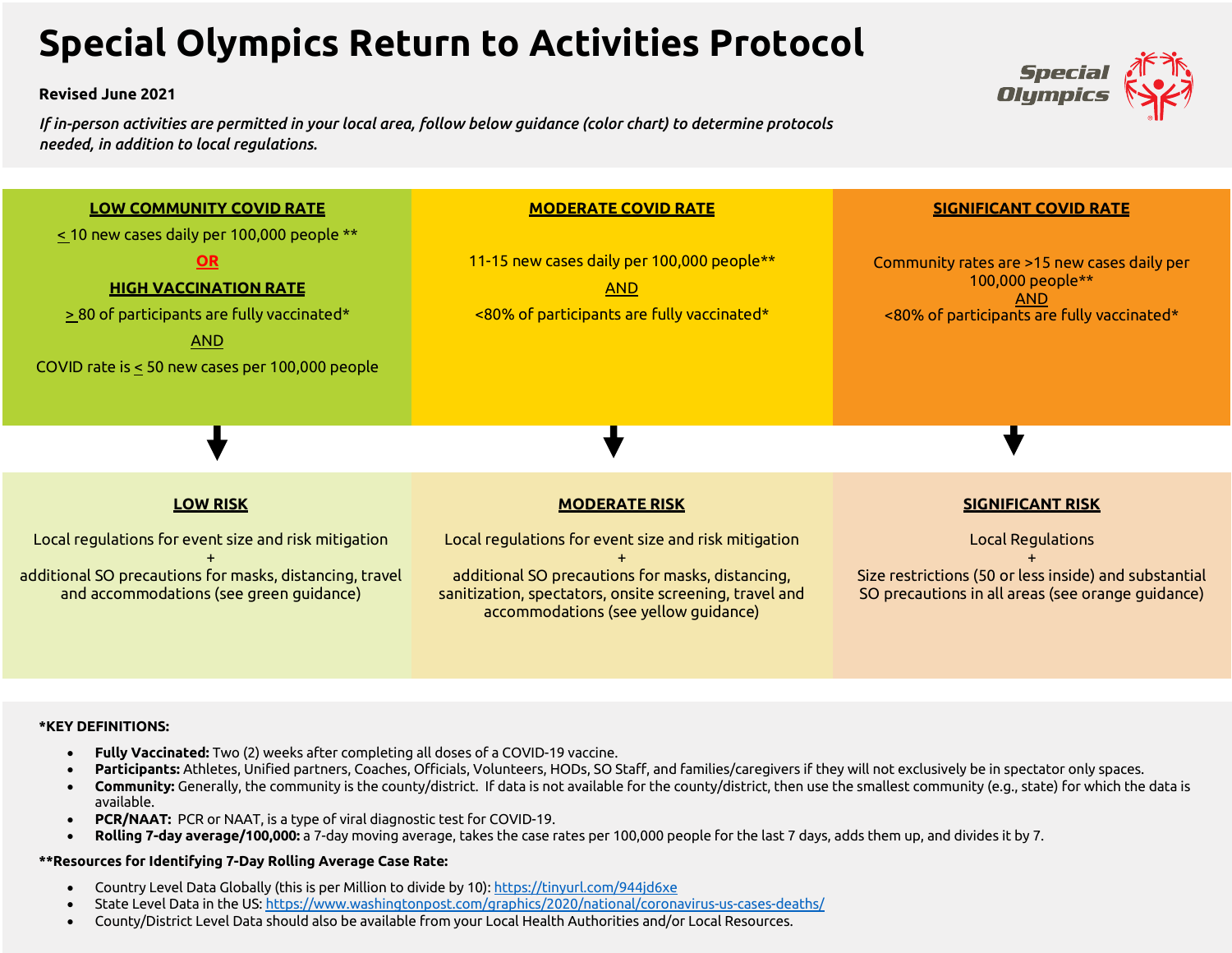| <b>Protocols</b>                                   | <b>Low Risk</b>                                                                                                                                                                                                                                                                                               | <b>Moderate Risk</b>                                                                                                                                                                                                                                                                                       | <b>Significant Risk</b>                                                                                                                                                                                                                                                                                    |
|----------------------------------------------------|---------------------------------------------------------------------------------------------------------------------------------------------------------------------------------------------------------------------------------------------------------------------------------------------------------------|------------------------------------------------------------------------------------------------------------------------------------------------------------------------------------------------------------------------------------------------------------------------------------------------------------|------------------------------------------------------------------------------------------------------------------------------------------------------------------------------------------------------------------------------------------------------------------------------------------------------------|
| Event Size and<br>Venue Type<br>(indoors/outdoors) | Size and venue per local authority<br>regulations.                                                                                                                                                                                                                                                            | Size and venue per local authority regulations.                                                                                                                                                                                                                                                            | Entirely Outdoors (except restrooms): Size per local<br>authority regulations<br>Indoors or Mixed Indoors/Outdoors: < 50<br>participants<br>NOTE: Mixed venue=Events that still have indoor<br>components (e.g., meals) even if primary activity is<br>outdoors.                                           |
| Type of<br>sport/activity                          | Per local authority regulations.                                                                                                                                                                                                                                                                              | Per local authority regulations.<br>Stagger start times to reduced crowding at the<br>event.                                                                                                                                                                                                               | Individual sports and indirect contact sports only for<br>competition play.<br>No competitive play for contact sports – drills only<br>For non-sport (e.g., leadership trainings, meetings,<br>etc.): Distancing and no direct contact.                                                                    |
| Forms                                              | Athletes, Coaches, Unified partners,<br>Officials, Volunteers, and Staff<br>complete the COVID Code of Conduct<br>& Risk Form. Communicable Disease<br>Waiver for Participants (US Only).                                                                                                                     | Athletes, Coaches, Unified partners, Officials,<br>Volunteers, and Staff complete the COVID Code of<br>Conduct & Risk Form. Communicable Disease<br>Waiver for Participants (US Only).                                                                                                                     | Athletes, Coaches, Unified partners, Officials,<br>Volunteers, and Staff complete the COVID Code of<br>Conduct & Risk Form, Communicable Disease<br>Waiver for Participants (for US Only).                                                                                                                 |
| Operations                                         | Event organizers must have a COVID<br>Point of Contact identified.<br>Event organizers must have a plan for<br>identifying and isolating individuals<br>with COVID symptoms, rapid testing (if<br>necessary), contract tracing for the<br>event, and notifying health authorities,<br>per local requirements. | Event organizers must have a COVID Point of<br>Contact identified.<br>Event organizers must have a plan for identifying<br>and isolating individuals with COVID symptoms,<br>rapid testing (if necessary), contract tracing for the<br>event, and notifying health authorities, per local<br>requirements. | Event organizers must have a COVID Point of<br>Contact identified.<br>Event organizers must have a plan for identifying<br>and isolating individuals with COVID symptoms,<br>rapid testing (if necessary), contract tracing for the<br>event, and notifying health authorities, per local<br>requirements. |
| Onsite Screening                                   | Signage on preventive measures<br>(handwashing, distancing and masking)<br>and education on symptoms and                                                                                                                                                                                                      | Verbal confirmation of no symptoms for all<br>participants and spectators + recommended onsite<br>temperature checks on arrival (each day, if multiple<br>days).                                                                                                                                           | Written confirmation (electronically or via paper)<br>of no symptoms for all participants + recommended<br>onsite temperature checks.                                                                                                                                                                      |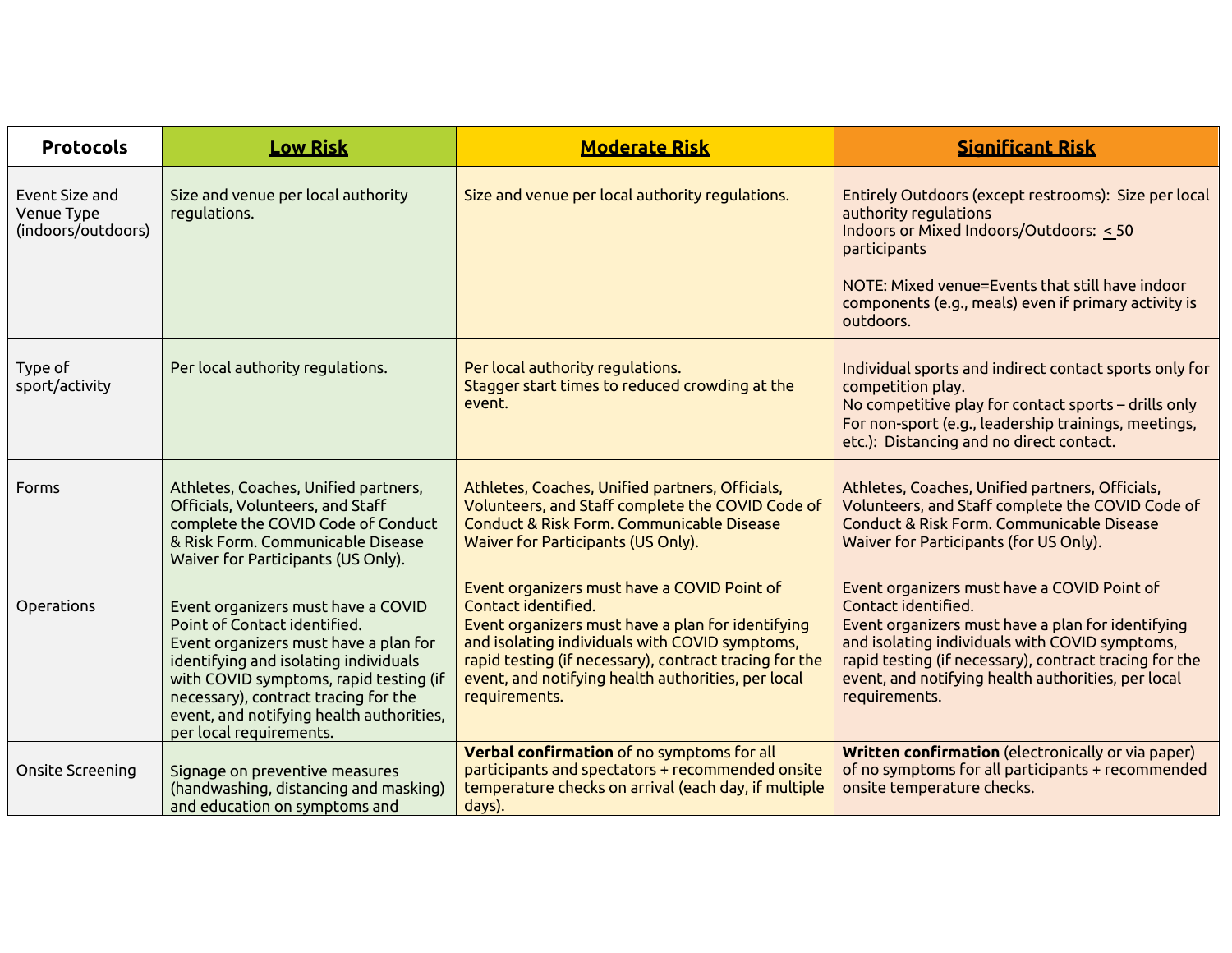|                                                                                                                     | reminder to stay home if sick or any<br>symptoms.                                                                                                                                                                                                  | Signage on preventive measures (handwashing,<br>distancing and masking) and education on<br>symptoms and reminder to stay home if sick or any<br>symptoms.                                                                              | Verbal confirmation for spectators on arrival +<br>recommended temperature check (each day, if<br>event is multiple days).<br>Signage on preventive measures (handwashing,<br>distancing and masking) and education on<br>symptoms and reminder to stay home if sick or any<br>symptoms. |
|---------------------------------------------------------------------------------------------------------------------|----------------------------------------------------------------------------------------------------------------------------------------------------------------------------------------------------------------------------------------------------|-----------------------------------------------------------------------------------------------------------------------------------------------------------------------------------------------------------------------------------------|------------------------------------------------------------------------------------------------------------------------------------------------------------------------------------------------------------------------------------------------------------------------------------------|
| Positive COVID<br>test or previous<br>COVID disease                                                                 | No participation within 10 days of<br>COVID positive test and 7 days of any<br>symptoms.<br>Athletes and Unified partners should<br>receive medical clearance prior to<br>participating in sport.<br>Programs must educate on this<br>requirement. | No participation within 10 days of COVID positive<br>test and 7 days of any symptoms.<br>Athletes and Unified partners must receive medical<br>clearance prior to participating in sport.<br>Programs must educate on this requirement. | No participation within 10 days of COVID positive<br>test and 7 days of any symptoms.<br>Athletes and Unified partners must receive medical<br>clearance prior to participating in sport.<br>Programs must educate on this requirement.                                                  |
| Masking<br>*Masking<br>requirements may<br>be more stringent<br>if Programs<br>chooses based on<br>local situation. | Masks strongly recommended for ALL<br>participants, especially when indoors,<br>except during rigorous exercise.<br>All individuals who are unvaccinated to<br>wear masks indoors and outdoors,<br>except during rigorous exercise.                | Masks required for ALL participants, especially<br>when indoors, except during rigorous exercise.                                                                                                                                       | Masks required at all times for ALL participants,<br>except during rigorous exercise.                                                                                                                                                                                                    |
| Distancing                                                                                                          | Take active measures to ensure<br>distancing as much as possible outside<br>of sport activities, especially in indoor<br>spaces.                                                                                                                   | Distancing required at all times.                                                                                                                                                                                                       | Distancing required at all times.                                                                                                                                                                                                                                                        |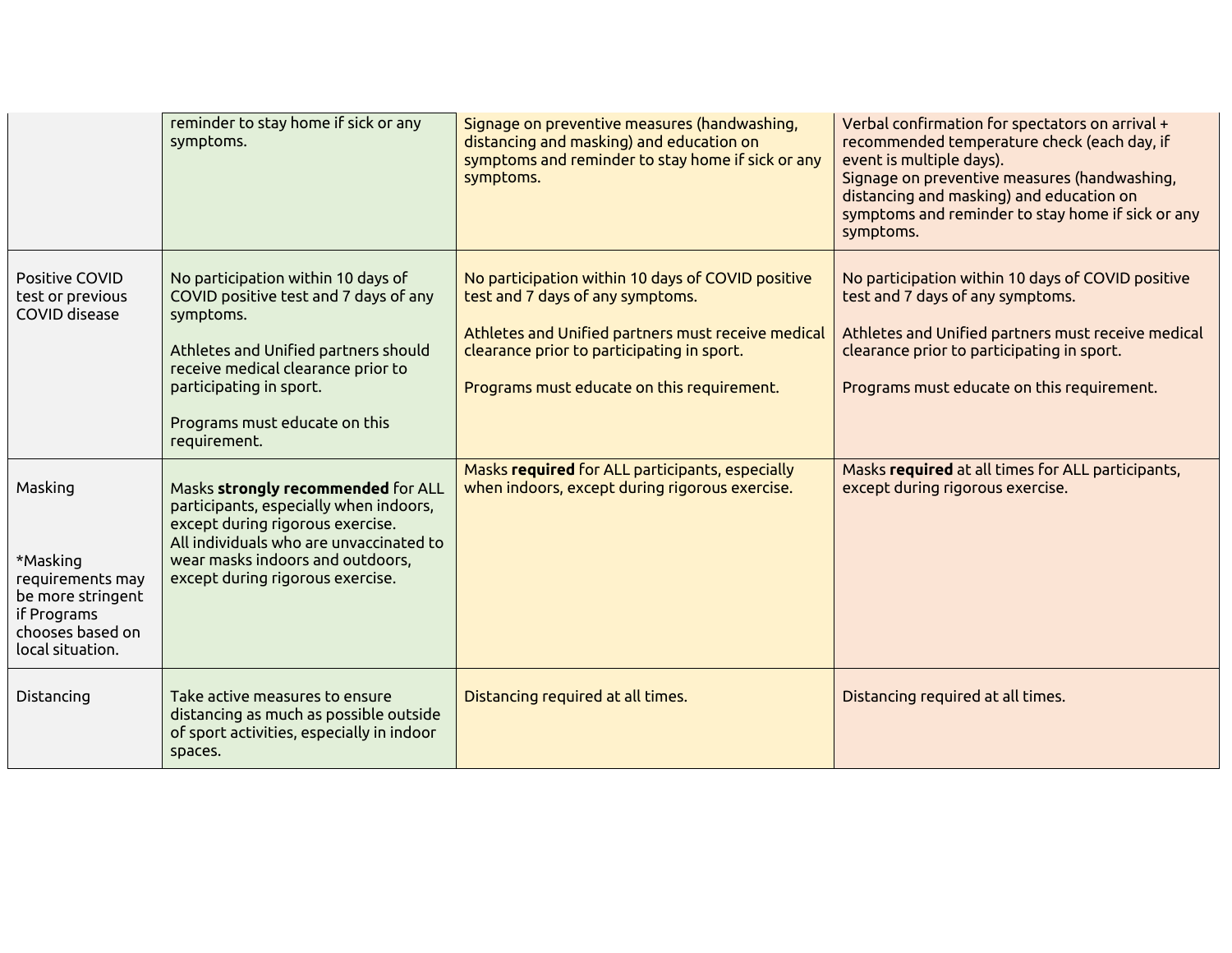| Transportation                                                                                                                                                   | Private transportation encouraged as<br>much as possible. Distancing on any<br>shared transport organized by SO.<br>Masking required for all on any SO<br>transportation, unless all participants<br>are vaccinated.                                                                                                                                                    | Private transportation encouraged as much as<br>possible. Distancing on any shared transport<br>organized by SO. Masking required for all on any<br>SO transportation, unless all participants are<br>vaccinated.                                                                                                                            | Private transportation encouraged as much as<br>possible. Distancing on any shared transport<br>organized by SO. Masking required for all on any SO<br>transportation, unless all participants are<br>vaccinated. |
|------------------------------------------------------------------------------------------------------------------------------------------------------------------|-------------------------------------------------------------------------------------------------------------------------------------------------------------------------------------------------------------------------------------------------------------------------------------------------------------------------------------------------------------------------|----------------------------------------------------------------------------------------------------------------------------------------------------------------------------------------------------------------------------------------------------------------------------------------------------------------------------------------------|-------------------------------------------------------------------------------------------------------------------------------------------------------------------------------------------------------------------|
| Travel<br>All travel<br>requirements for<br>host<br>country/state/territ<br>ory as well as for<br>return to home<br>should also be<br>considered in<br>planning. | Permitted, with precautions. All<br>participants must be from other low<br>transmission area or must be<br>vaccinated – tracked as part of<br>planning and registration.<br>If air/train travel, strongly<br>recommended that a negative PCR test<br>be required prior to departing home<br>location. Individuals with positive<br>results are instructed to stay home. | Permitted, with precautions. All participants must<br>be from other low transmission area or must be<br>vaccinated – tracked as part of planning and<br>registration.<br>If air/train travel, negative PCR test should be<br>required prior to departing home location.<br>Individuals with positive results are instructed to<br>stay home. | Not permitted outside local area, state,<br>province/territory.                                                                                                                                                   |
| Accommodations                                                                                                                                                   | If ALL individuals in the room are<br>vaccinated, up to 4 individuals may<br>share a room.<br>If one individual is unvaccinated, max<br>of 2 per room. Otherwise, individuals<br>sharing a room must live in the same<br>household.                                                                                                                                     | If ALL individuals in the room are vaccinated, up to<br>4 individuals may share a room.<br>If one individual is unvaccinated, max of 2 per<br>room. Otherwise, individuals sharing a room must<br>live in the same household.                                                                                                                | Overnight events with accommodations organized<br>by SO not permitted.                                                                                                                                            |
| Multi-Day Events<br><b>Testing Protocol</b>                                                                                                                      | <b>Required for International events</b><br>and Recommended for<br>State/Country events: If event is<br>more than 7 days, rapid PCR test is<br>recommended at least once for<br>credentialed participants.                                                                                                                                                              | <b>Required for International Events and Strongly</b><br>Recommended for State/Country events: If<br>event is more than 7 days, rapid PCR test is<br>recommended at least once for credentialed<br>participants.                                                                                                                             | Multi-day/Overnight events not permitted under<br>Orange protocol.                                                                                                                                                |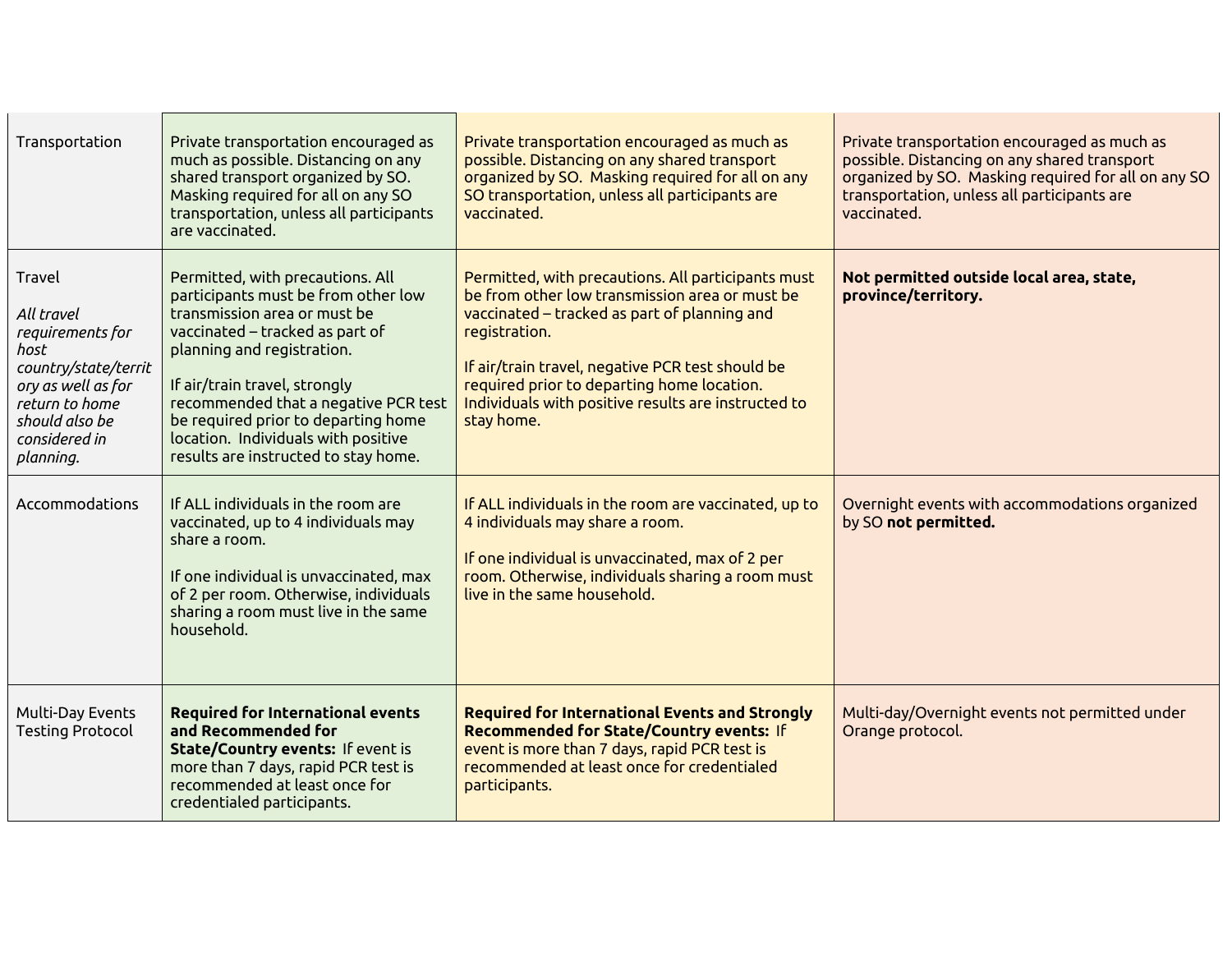|                                                                        | NOTE: If anyone tests positive, they<br>should not participate, be isolated, and<br>contract tracing should be conducted<br>per event protocol and local<br>regulations. | NOTE: If anyone tests positive, they should not<br>participate, be isolated, and contract tracing<br>should be conducted per event protocol and local<br>regulations.                  |                                                                                                                                                                                                                                                                             |
|------------------------------------------------------------------------|--------------------------------------------------------------------------------------------------------------------------------------------------------------------------|----------------------------------------------------------------------------------------------------------------------------------------------------------------------------------------|-----------------------------------------------------------------------------------------------------------------------------------------------------------------------------------------------------------------------------------------------------------------------------|
| Sanitization                                                           | Sanitization protocol for all communal<br>shared areas (e.g., bathrooms, meal<br>areas) and frequently touched surfaces<br>+ shared equipment between uses.              | Sanitization protocol for all communal shared<br>areas (e.g., bathrooms, meal areas) and frequently<br>touched surfaces + shared equipment between<br>uses.                            | Sanitization protocol for all communal shared areas<br>(e.g., bathrooms, meal areas) and frequently<br>touched surfaces + shared equipment between<br>uses.                                                                                                                 |
| Spectators<br>Sideline observers<br>(e.g.,<br>family/support<br>staff) | Permitted per local authority<br>regulations.<br>Separation from participants as much<br>as possible.                                                                    | Limited. Must be separated from athletes and not<br>attend participant areas.                                                                                                          | Not permitted (unless athlete requires additional<br>assistance from caregiver that can't be<br>accommodated by a coach/volunteer. Permissions<br>granted at the Program's discretion). Individuals<br>should maintain social distance from one another<br>on the sideline. |
|                                                                        |                                                                                                                                                                          |                                                                                                                                                                                        |                                                                                                                                                                                                                                                                             |
| Meals                                                                  | Stagger mealtimes and cohort groups<br>as much as possible, especially when<br>indoors.                                                                                  | No self-serve buffet meals. Participants bring<br>own water bottles.<br>Stagger mealtimes and cohort groups as much as<br>possible.                                                    | Participants bring their own meals and water<br>bottles and/or pick-up only. Stagger mealtimes<br>and cohort groups.                                                                                                                                                        |
| Non-Sport<br>Gatherings (during<br>Competitions)                       | Follow size restrictions, venue options<br>and risk mitigation guidance per above.                                                                                       | Follow size restrictions, venue options and risk<br>mitigation guidance per above.<br>Minimize large social gatherings (e.g., community<br>dances, athlete festivals), where possible. | Limit additional non-sport gatherings occurring<br>during competitions.<br>No large social gatherings (e.g., community dances,<br>athlete festivals)<br>If held, follow size restrictions, venue options and<br>risk mitigation guidance per above.                         |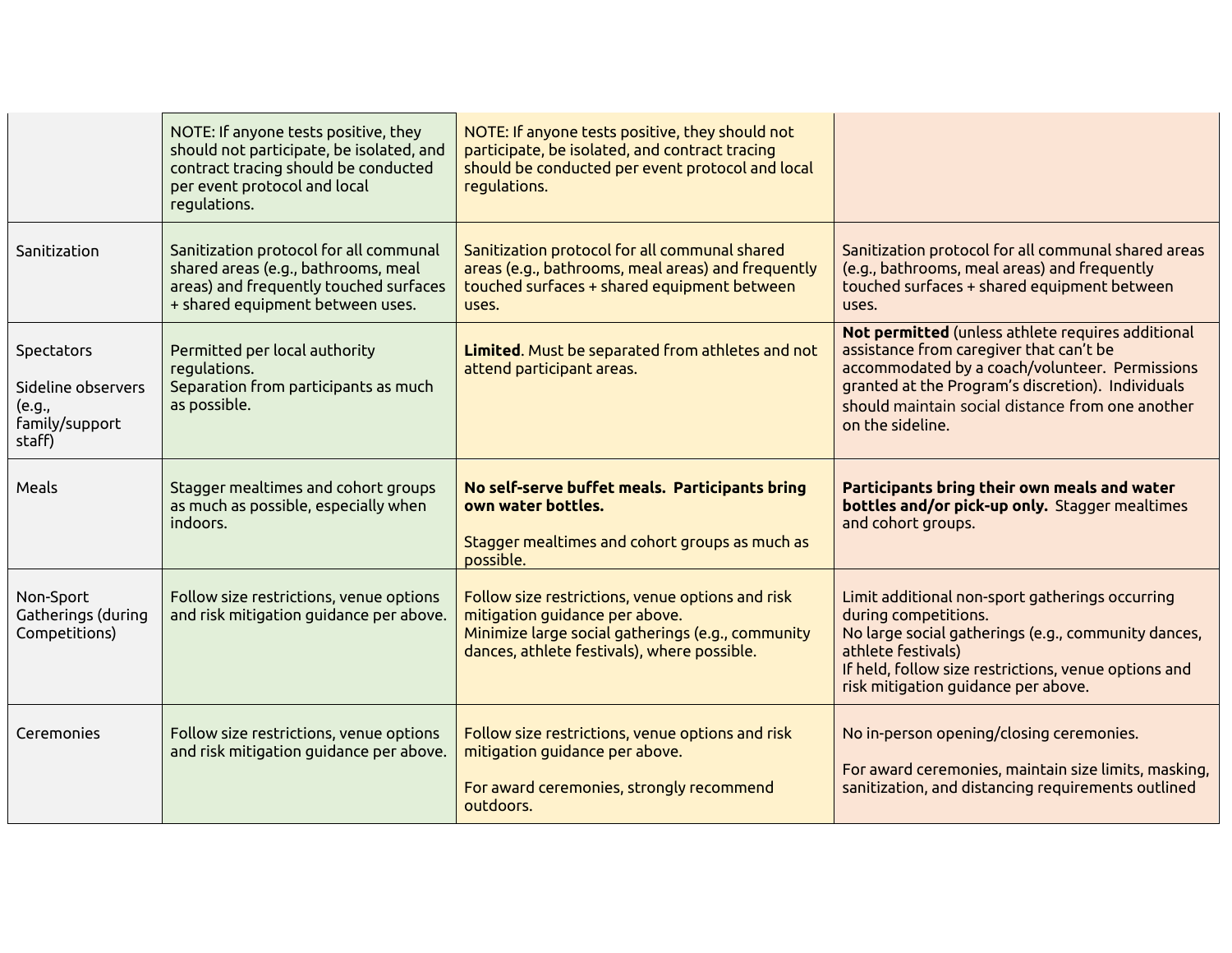|                            |                                                                                                                                                                                                                                                                                                        |                                                                                                                                                                                                                                                                                            | above. Find alternatives to placing medals around<br>the athletes' necks to maintain distancing.                                                                                                                                                                               |
|----------------------------|--------------------------------------------------------------------------------------------------------------------------------------------------------------------------------------------------------------------------------------------------------------------------------------------------------|--------------------------------------------------------------------------------------------------------------------------------------------------------------------------------------------------------------------------------------------------------------------------------------------|--------------------------------------------------------------------------------------------------------------------------------------------------------------------------------------------------------------------------------------------------------------------------------|
| <b>Healthy Athletes</b>    | Follow size restrictions, venue options<br>and risk mitigation guidance per above.<br>See additional HA guidance for<br>discipline-specific precautions.                                                                                                                                               | Follow size restrictions, venue options and risk<br>mitigation guidance per above.<br>See additional HA guidance for discipline-specific<br>precautions.                                                                                                                                   | Follow size restrictions, venue options and risk<br>mitigation guidance per above.<br>See additional HA guidance for discipline-specific<br>precautions.                                                                                                                       |
| Young Athletes             | Children should wear masks during YA<br>activities. Unvaccinated coaches and<br>volunteers should also wear masks.<br>Distancing and outdoor activities are<br>highly encouraged.<br>Additional guidance for implementing<br>YA activities in the Return to Activities<br>protocol for young children. | Children should wear masks during YA activities.<br>All coaches and volunteers should also wear masks.<br>Distancing and outdoor activities are highly<br>encouraged.<br>Additional guidance for implementing YA activities<br>in the Return to Activities protocol for young<br>children. | Children should wear masks during YA activities. All<br>coaches and volunteers should also wear masks.<br>Distancing and outdoor activities are Required.<br>Additional guidance for implementing YA activities<br>in the Return to Activities protocol for young<br>children. |
| School-based<br>Activities | School-based activities led by schools<br>are considered separate from this<br>framework and should comply with<br>guidance from schools/districts.                                                                                                                                                    | School-based activities led by schools are<br>considered separate from this framework and<br>should comply with guidance from<br>schools/districts.                                                                                                                                        | School-based activities led by schools are<br>considered separate from this framework and<br>should comply with guidance from schools/districts.                                                                                                                               |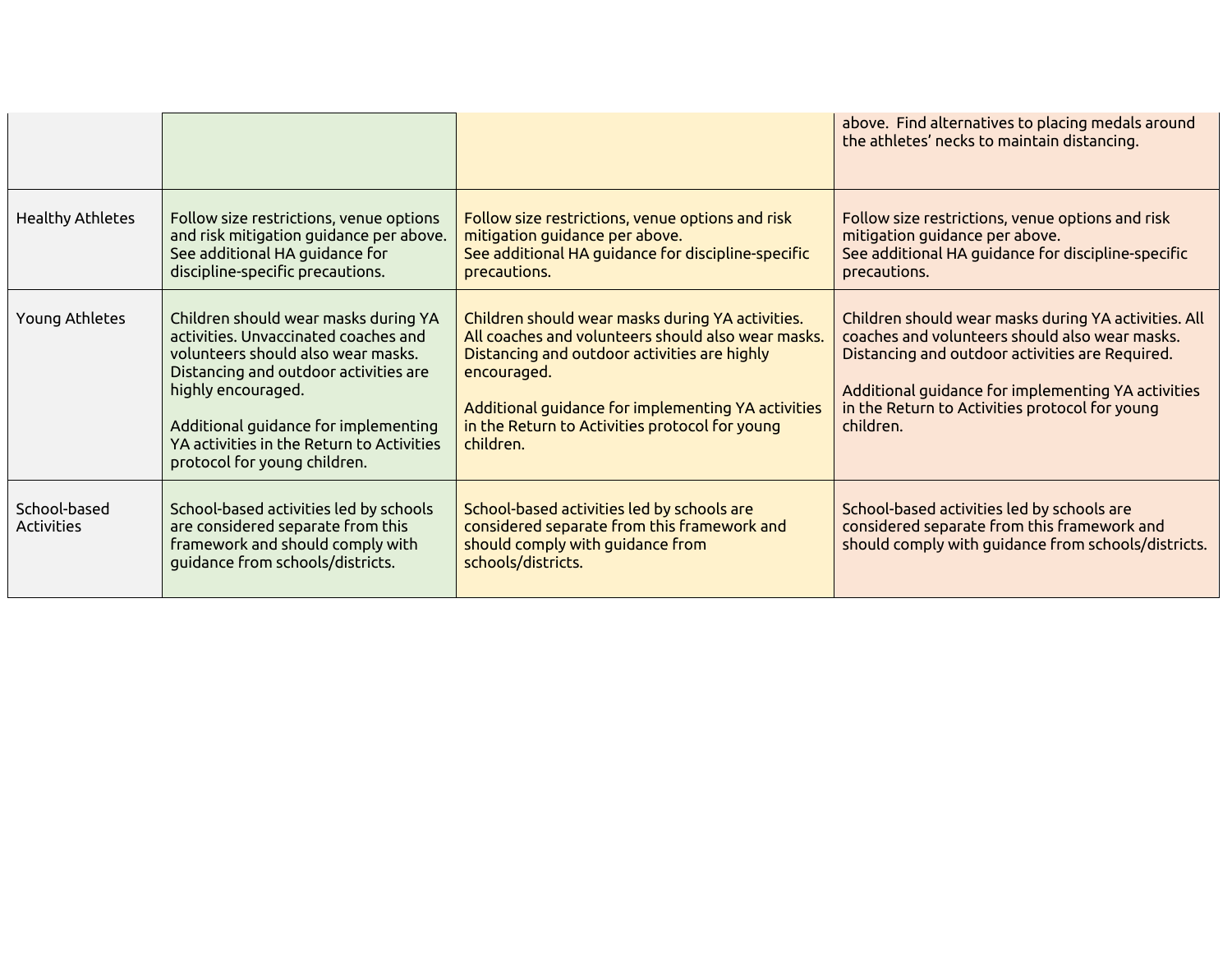| <b>Fundraising Events</b> | Fundraising events are considered<br>separate from this framework and<br>should comply with any local<br>regulations and local guidelines and in<br>consultation with local legal counsel.<br>There is a template for a General<br>Waiver of Liability, Assumption of Risk,<br>and Indemnity (US example) available<br>for these events. | Fundraising events are considered separate from<br>this framework and should comply with any local<br>regulations and local guidelines and in consultation<br>with local legal counsel.<br>There is a template for a General Waiver of<br>Liability, Assumption of Risk, and Indemnity (US<br>example) available for these events. | Fundraising events are considered separate from<br>this framework and should comply with any local<br>regulations and local guidelines with additional<br>guidance for athlete leaders serving in an official<br>capacity to complete the Code of Conduct and Risk<br>Form and maintain masking and distancing<br>protocols.<br>There is a template for a General Waiver of Liability,<br>Assumption of Risk, and Indemnity (US example)<br>available for these events. |
|---------------------------|------------------------------------------------------------------------------------------------------------------------------------------------------------------------------------------------------------------------------------------------------------------------------------------------------------------------------------------|------------------------------------------------------------------------------------------------------------------------------------------------------------------------------------------------------------------------------------------------------------------------------------------------------------------------------------|-------------------------------------------------------------------------------------------------------------------------------------------------------------------------------------------------------------------------------------------------------------------------------------------------------------------------------------------------------------------------------------------------------------------------------------------------------------------------|
|---------------------------|------------------------------------------------------------------------------------------------------------------------------------------------------------------------------------------------------------------------------------------------------------------------------------------------------------------------------------------|------------------------------------------------------------------------------------------------------------------------------------------------------------------------------------------------------------------------------------------------------------------------------------------------------------------------------------|-------------------------------------------------------------------------------------------------------------------------------------------------------------------------------------------------------------------------------------------------------------------------------------------------------------------------------------------------------------------------------------------------------------------------------------------------------------------------|

**NOTE: In all levels, and under "Stay at Home" Orders, virtual activities should be offered to those individuals who may be unable to attend in-person. For all participants who are unable to comply with this guidance, the individual's circumstances should be assessed, and alternative accommodations should be offered.**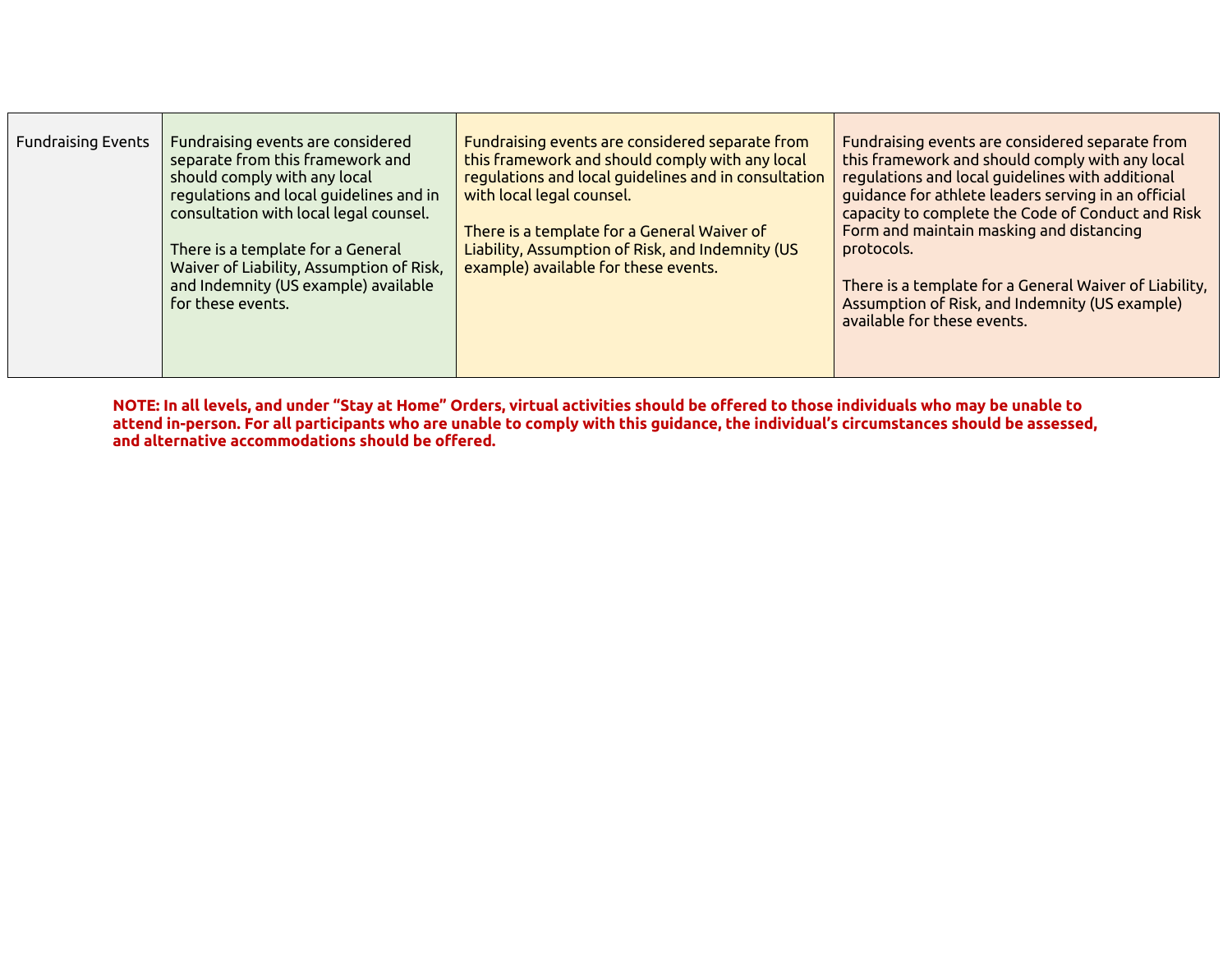## **Risk Assessment and Risk Mitigation: Functional Area Considerations**

## **SPORT**

Each sport will present a varying level of risk as well and determination of what modifications are feasible should be considered by the Program. However, if precautions and mitigating criteria (e.g., PPE, physical distancing, no shared equipment and/or disinfection, staggered starts, etc.) can be implemented, then most sports may be offered in some capacity (e.g., individual skills or drills or small internal scrimmage) at all levels of return. Throughout the pandemics, many local, national and international sport associations have offered guidance on how to safely return to play within their sport with mitigation. It is recommended that, in addition to the minimum precautions detailed within this document, Programs adhere to sport-specific precautions and mitigation in determining how to resume sport activities and guidance from sport authorities and associations.

## **SCHOOLS**

With regards to activities in schools, Programs should follow the school's protocols and guidance in terms of when and how activities may resume. If school activities transition into Special Olympics community activities (e.g., the final competition/tournament is hosted by Special Olympics), then proper return to play protocol and necessary precautions for Special Olympics events, as outlined in this document, must be followed.

If the school or community partner's guidelines are less stringent or in conflict with the guidelines of Special Olympics, the following guidance applies:

- 1. The school/partner leaders/authorities should be informed of the Special Olympics guidelines for determining return to play.
- 2. The possibility of high-risk conditions in populations within the movement is conveyed to leaders/authorities.
- 3. Decision-making and options are provided to students with and without ID to provide for equal treatment.
- 4. Parents, guardians, or other caregivers of youth participants are provided with education on Special Olympics guidelines and relevant acknowledgements (e.g., video)
- 5. Youth participants involve in Special Olympics branded/sanctioned activities are given the option to opt out without penalty and are provided options for safe at home activities.

### **HEALTHY ATHLETES**

Because of the nature of Healthy Athlete screening events which are often conducted indoors, may require close contact with decreased opportunity for physical distancing, and some interactions may be high risk without proper PPE and precautions in place, additional guidance is available on safety precautions for returning to in-person Healthy Athlete events under each level. Virtual health programming and education should continue to be offered when in person activities are limited and/or as an extension of in-person activities to reach a greater number of athletes.

### **LEADERSHIP**

Each leadership activity (e.g., Athlete Leadership workshops, Regional or Program leader meetings, Board meetings, Leadership Academy, Athlete Input Councils) will present a varying level of risk, and determination of what modifications are feasible should be considered by the Program. However, if precautions and mitigation for infection control (e.g., PPE, physical distancing, no shared equipment/supplies, and/or disinfection, staggered starts, etc.) can be implemented, then leadership activities may resume following the guidance for each level. If travel of participants occurs, the participants must be vaccinated and/or coming from an area in which they have the same or lower community transmission levels as the host site and follow local regulations on travel for both the originating location and the host location. Virtual programming and participation will be encouraged and available through all phases, as is feasible.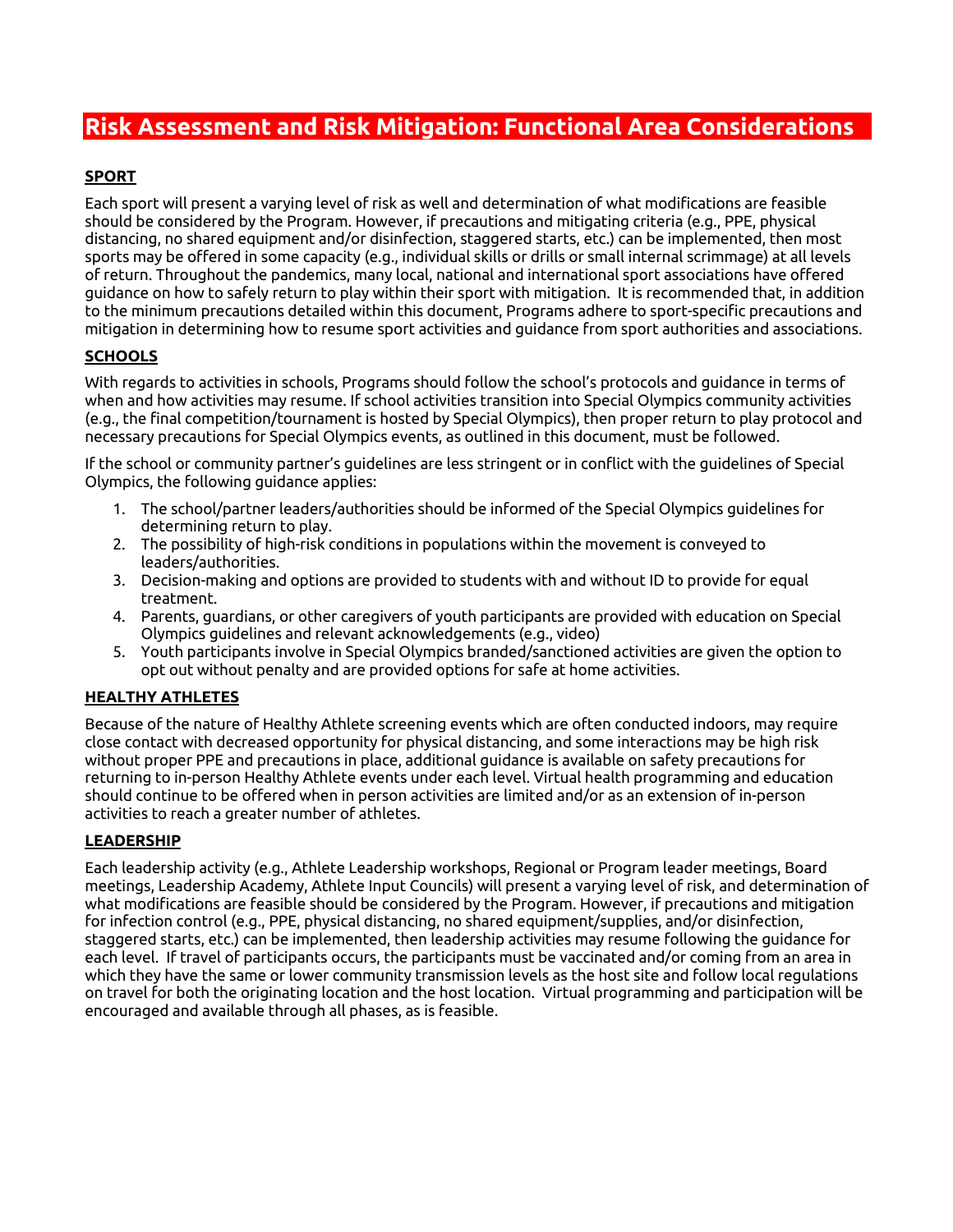## **Onsite Screening Protocol for COVID-19**

Regular education must be provided to all athletes, staff, volunteers, coaches, families and caregivers reminding them stay home if they have a fever or any signs and symptoms (cough, shortness of breath, fatigue, muscle or body aches, headache, new loss of taste or smell, sore throat, congestion or runny nose, nausea or vomiting, diarrhea). Individuals must not participate in any activities if they are sick, for their own health and to reduce transmission of any infections to others. Instruct anyone who is ill to contact their own health provider for further evaluation.

However, in addition to this education, before or prior to entering an activity, practice, event, or gathering, for **Green** level, you must have signage that reminds individuals who are sick or experiencing symptoms of COVID-19 to not enter the venue or participate in the event.

For **Yellow** and **Orange** level events (Moderate and Significant Risk), Program:

- 1. Must set-up a space for screening that maintains physical distance (6ft/2m) during screening.
- 2. Must ask the following questions verbally for Yellow and in written form for Orange (so you have documentation):
	- a. In the last 14 days, have you had contact with someone who has been sick with COVID-19? i. If yes, they should self-quarantine per local regulations.
	- b. Have you had a fever in the last week (temperature of 100.4°F/37.8°C or higher)?
	- c. Do you have a cough and/or difficulty breathing?
	- d. Do you have any other signs or symptoms of COVID-19 (fatigue, muscle or body aches, headache, new loss of taste or smell, sore throat, congestion or runny nose, nausea or vomiting, diarrhea)?
- 3. Recommend to conduct onsite measurement of temperature using thermometer, if possible (preferred non-touch thermal scanning thermometer if possible).
	- a. Fever equals temperature of 100.4°F/37.8°C or higher.
	- b. If high, may re-test after 5 minutes to ensure temperature is accurate.
- 4. Must record all names, results and contact information and keep in case needed for contact tracing or reporting (*Template available in supplemental materials*).
- 5. If yes to any questions regarding symptoms and/or elevated temperature, participants MUST be isolated from the group (at minimum, kept 2m/6ft apart from others and with mask on), be sent home, and instructed to contact their healthcare provider for evaluation.
	- a. Participants who are found to have COVID-19 symptoms must wait 7 days after symptoms resolve to return to activity OR must provide written proof of physician clearance to Special Olympics to return earlier.
	- b. Participants who test positive for/have COVID-19 must provide written medical clearance before returning to sport and fitness activities.

## **Questions?**

**For local volunteers and participants,** please contact your Accredited Program office for questions.

**For Accredited Programs,** please contact your Regional Office or Special Olympics, Inc. for questions.

**For general questions to SOI**, Regions may email COVID@specialolympics.org or for liability questions, email Legal@specialolympics.org.